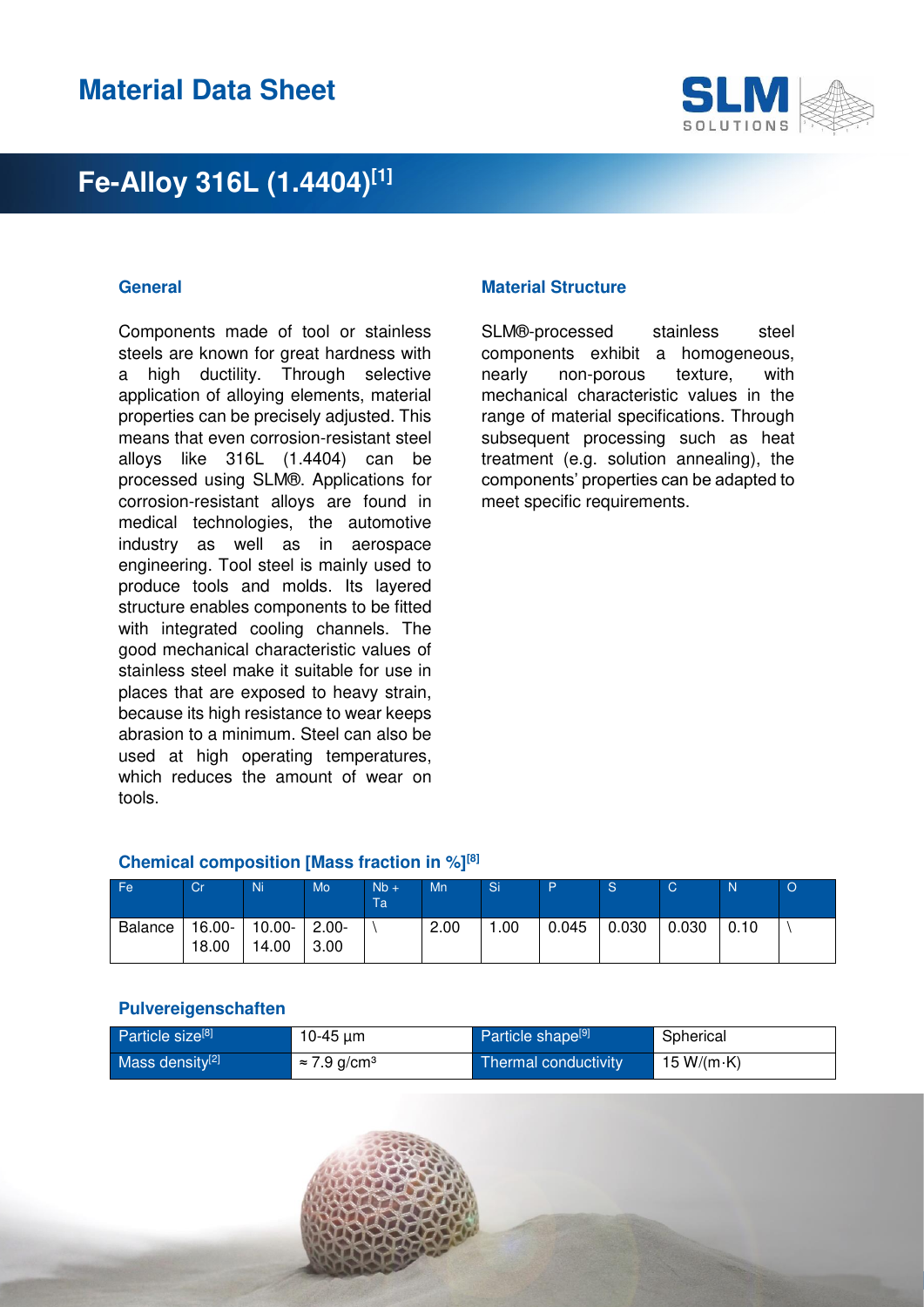

| 30 um / 400 W[3]                 | As-built   |             |                |                        |                |  |
|----------------------------------|------------|-------------|----------------|------------------------|----------------|--|
| Build-up rate <sup>[7]</sup>     |            | [%]         |                | $10.4 \text{ cm}^3$ /h |                |  |
| Component density <sup>[6]</sup> |            | [%]         | $\geq 99.5 \%$ |                        |                |  |
| Tensile test[10]                 |            |             |                | M                      | <b>SD</b>      |  |
| Tensile strength                 | $R_m$      | [MPa]       | н              | 692                    | $\overline{4}$ |  |
|                                  |            |             | V              | 618                    | $\overline{2}$ |  |
| Offset yield strength            | $R_{p0,2}$ | [MPa]       | н              | 591                    | 16             |  |
|                                  |            |             | V              | 541                    | 2              |  |
| Elongation at break              | A          | [%]         | н              | 39                     | 1              |  |
|                                  |            |             | v              | 45                     | 1              |  |
| Reduction of area                | Z          | [%]         | н              | 66                     | $\overline{2}$ |  |
|                                  |            |             | V              | 72                     | $\overline{2}$ |  |
| Young's modulus                  | E          | [GPa]       | H              | 239                    | 51             |  |
|                                  |            |             | v              | 178                    | 9              |  |
| Hardness test[11]                |            |             |                | M                      | <b>SD</b>      |  |
|                                  |            |             |                |                        |                |  |
| <b>Vickers hardness</b>          |            | <b>HV10</b> |                | 221                    | $\overline{4}$ |  |

| Roughness measurement <sup>[12]</sup> | As-built  |      | Glass-bead<br>Corundum<br>blasted<br>blasted |    |    |           |    |           |
|---------------------------------------|-----------|------|----------------------------------------------|----|----|-----------|----|-----------|
|                                       |           |      | M                                            | SD | м  | <b>SD</b> | м  | <b>SD</b> |
| Roughness average                     | Ra        | [µm] |                                              | ◠  |    |           |    |           |
| Mean roughness depth                  | <b>Rz</b> | [µm] | 68                                           | 10 | 40 |           | 30 |           |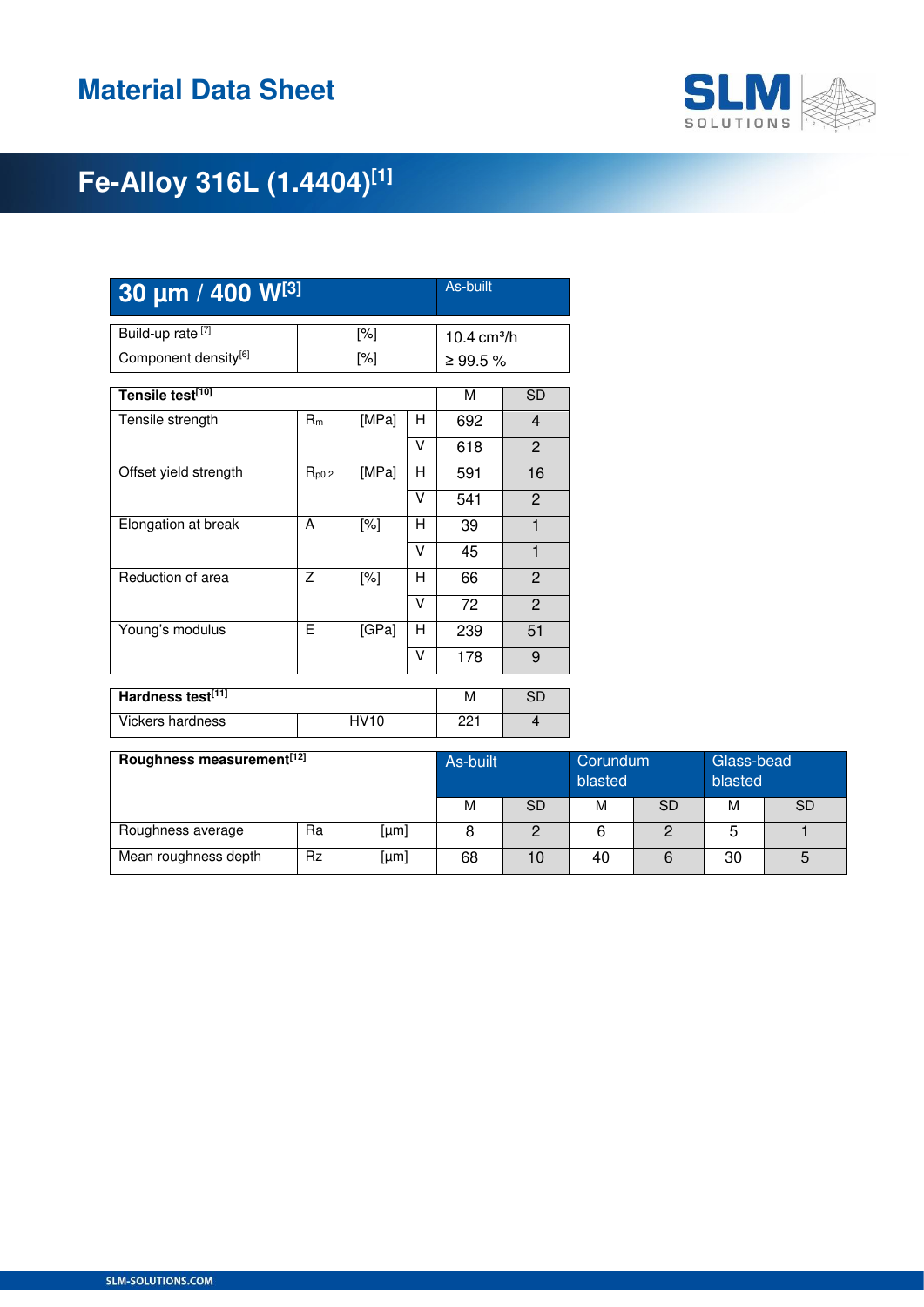

| 50 µm / 400 W[4]                 | As-built   |             |        |                        |                |  |
|----------------------------------|------------|-------------|--------|------------------------|----------------|--|
| Build-up rate <sup>[7]</sup>     |            | [%]         |        | $15.3 \text{ cm}^3$ /h |                |  |
| Component Density <sup>[6]</sup> |            | [%]         |        | ≥ 99.5 %               |                |  |
| Tensile test[10]                 |            |             |        | M                      | <b>SD</b>      |  |
| Tensile strength                 | $R_m$      | [MPa]       | н      | 651                    | 5              |  |
|                                  |            |             | V      | 640                    | 8              |  |
| Offset yield strength            | $R_{p0,2}$ | [MPa]       | н      | 546                    | 8              |  |
|                                  |            |             | v      | 529                    | 14             |  |
| Elongation at break              | A          | [%]         | н      | 41                     | 1              |  |
|                                  |            |             | V      | 43                     | $\mathbf{1}$   |  |
| Reduction of area                | Z          | [%]         | н      | 70                     | $\overline{c}$ |  |
|                                  |            |             | $\vee$ | 69                     | $\overline{2}$ |  |
| Young's modulus                  | Е          | [GPa]       | н      | 181                    | 29             |  |
|                                  |            |             | v      | 178                    | 22             |  |
| Hardness test[11]                | M          | <b>SD</b>   |        |                        |                |  |
|                                  |            |             |        |                        |                |  |
| <b>Vickers hardness</b>          |            | <b>HV10</b> |        | 211                    | $\overline{4}$ |  |

| Roughness measurement <sup>[12]</sup> |           |      | As-built |           | Corundum<br>blasted |         | Corundum- and<br>Glass-bead<br>blasted |           |
|---------------------------------------|-----------|------|----------|-----------|---------------------|---------|----------------------------------------|-----------|
|                                       |           |      | M        | <b>SD</b> | M                   | SD      | М                                      | <b>SD</b> |
| Roughness average                     | Ra        | [µm] |          | 3         |                     | $\circ$ |                                        | 2         |
| Mean roughness depth                  | <b>Rz</b> | [µm] | 71       | 13        | 54                  |         | 44                                     |           |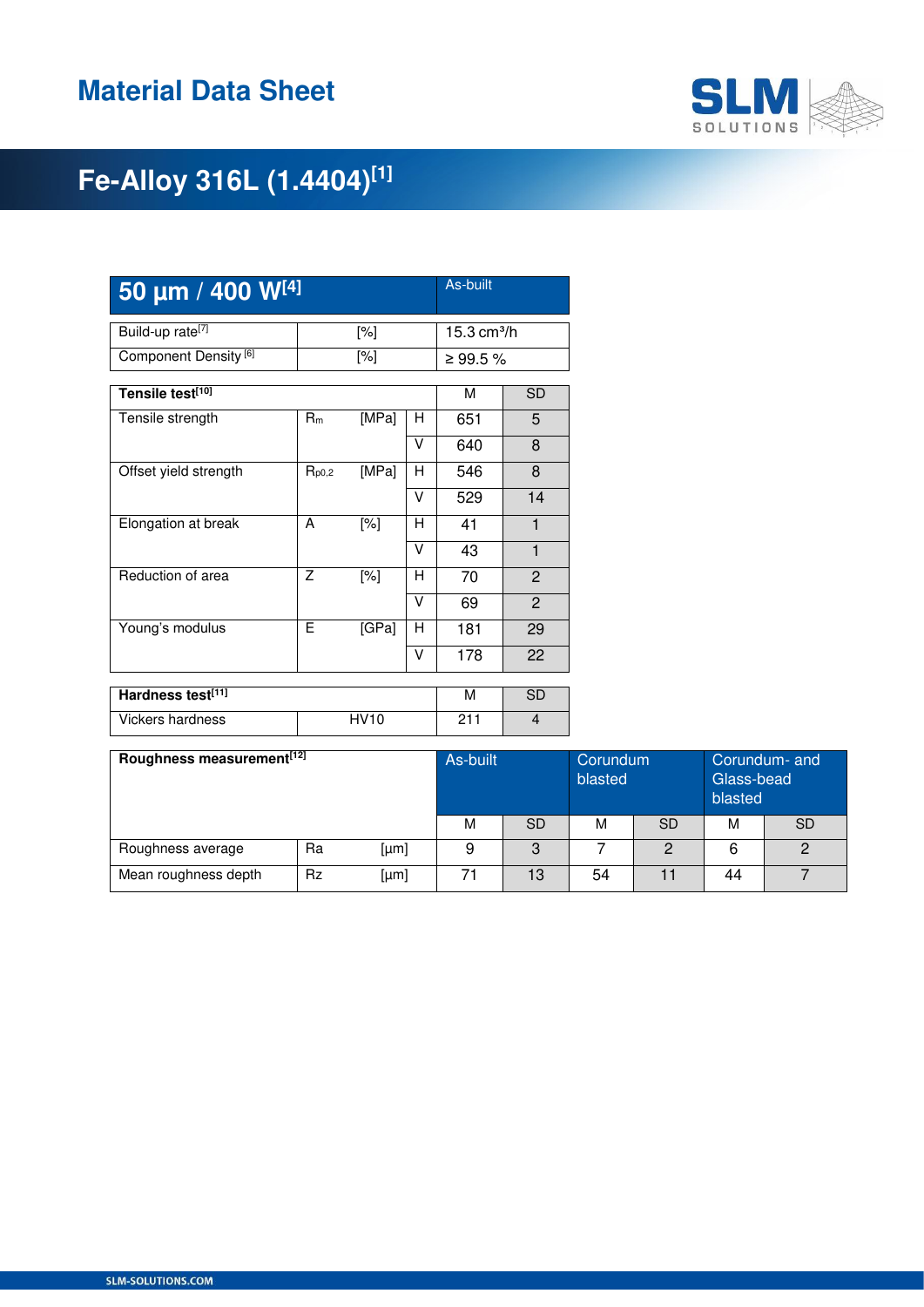

| 60 um / 400 W <sup>[5]</sup>     | As-built   |             |                         |           |                |  |
|----------------------------------|------------|-------------|-------------------------|-----------|----------------|--|
| Build-up rate <sup>[7]</sup>     |            | [%]         | 24.6 cm <sup>3</sup> /h |           |                |  |
| Component Density <sup>[6]</sup> |            | [%]         |                         | ≥ 99.5 %  |                |  |
| Tensile test[10]                 |            |             |                         | м         | SD             |  |
| Tensile strength                 | $R_m$      | [MPa]       | н                       | 674       | 5              |  |
|                                  |            |             | v                       | 616       | 4              |  |
| Offset yield strength            | $R_{p0,2}$ | [MPa]       | н                       | 556       | 12             |  |
|                                  |            |             | V                       | 498       | 3              |  |
| Elongation at break              | A          | [%]         | н                       | 40        | $\mathbf{1}$   |  |
|                                  |            |             | $\vee$                  | 44        | 5              |  |
| Reduction of area                | Z          | [%]         | н                       | 65        | 3              |  |
|                                  |            |             | V                       | 66        | $\overline{7}$ |  |
| Young's modulus                  | F          | [GPa]       | н                       | 187       | 54             |  |
|                                  |            |             | v                       | 173       | 12             |  |
| Hardness test[11]                |            |             | M                       | <b>SD</b> |                |  |
|                                  |            |             |                         |           |                |  |
| <b>Vickers hardness</b>          |            | <b>HV10</b> |                         | 214       | 5              |  |

| Roughness measurement <sup>[12]</sup> |           |      | As-built |    | Corundum<br>blasted |    | Corundum- and<br>Glass-bead<br>blasted |           |
|---------------------------------------|-----------|------|----------|----|---------------------|----|----------------------------------------|-----------|
|                                       |           |      | M        | SD | м                   | SD | м                                      | <b>SD</b> |
| Roughness average                     | Ra        | [µm] | 12       | 5  | 10                  | 3  | 9                                      | 2         |
| Mean roughness depth                  | <b>Rz</b> | [µm] | 83       | 18 | 63                  |    | 57                                     | 6         |